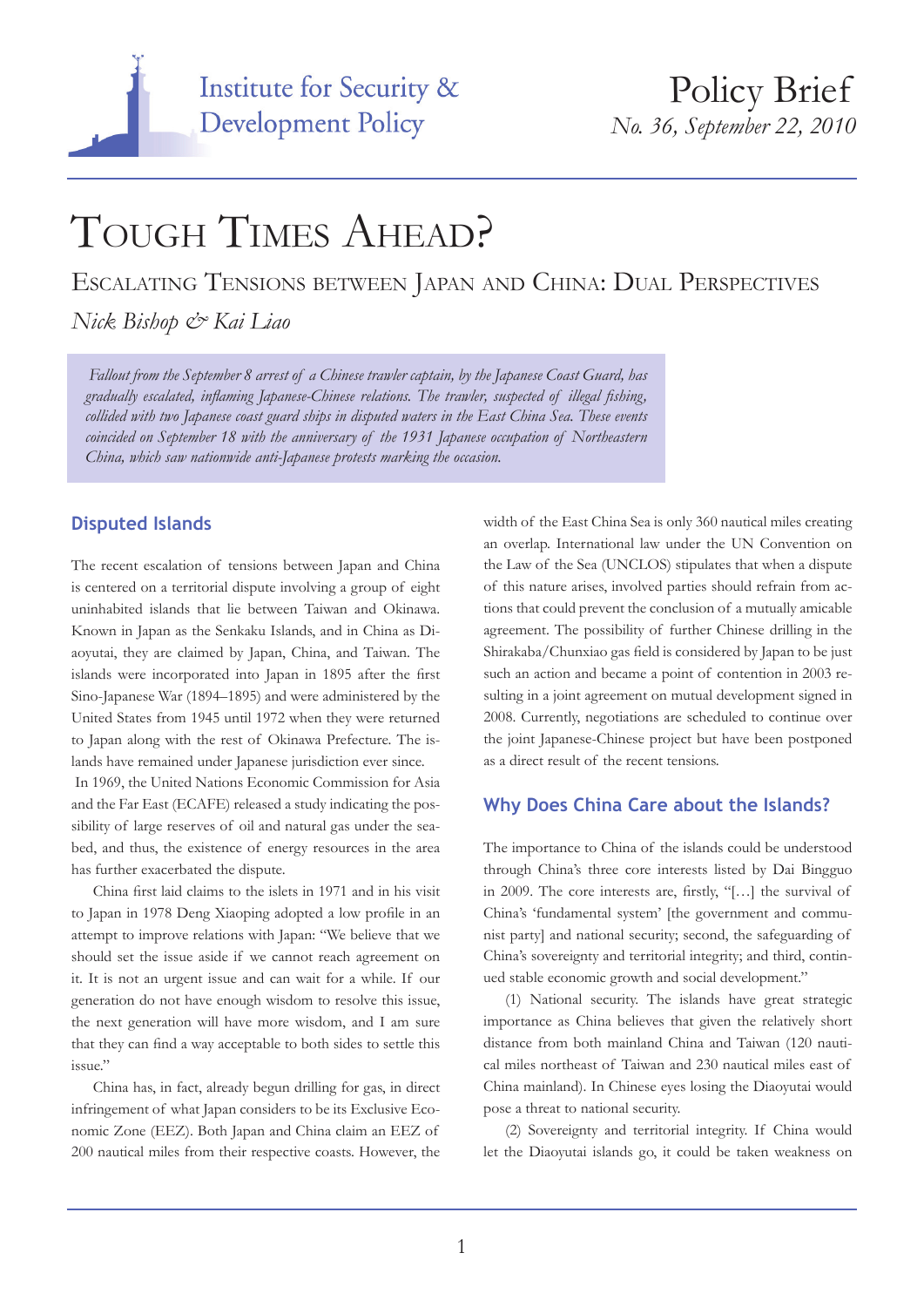

the part of the government and its incapability of holding the country together. This could cause a domino effect, swiftly spreading to other restive regions, such as Xinjiang and Tibet, and ultimately threaten the stability and integrity of China.

(3) Economic growth. The Diaoyutai is a resource rich area. In 1969, a report by the UN Economic Commission for Asia and the Far East suggested that there are large oil and natural gas deposit in the seabed off of the islands. Both China and Japan have an ever increasing need for raw materials and energy sources. Economic gains are often a source of conflicts, and this is no exception.

#### **Incursions in the Area**

Incursions in the area by Chinese warships, oil and gas exploration vessels and fishing boats has increased since Japan declared an EEZ of 200 nautical miles in 1996. Fishing boats frequently venture into Japanese territorial waters although incidents like the most current one are a rarity. Late at night on September 7, a Chinese fishing trawler in disputed waters collided with a Japanese coast guard vessel. It quickly fled the scene until later the same night when it rammed into another coast guard ship in pursuit of the trawler. The fourteen crew members have since been released and returned to China but the captain, Zhan Qixiong, is being held for further questioning. Zhan may face possible criminal charges after a Japanese district court ruled he was guilty of obstructing the work of public officials.

The resulting tensions caused by the arrest have seen Chinese-Japanese relations reach their lowest point since 2001–6 when then Prime Minister Koizumi Junichiro enraged China by repeatedly visiting the controversial Yasukuni Shrine in Tokyo, where Japanese war dead including 14 convicted Class-A war criminals are enshrined, to mark the anniversary of the end of the Second World War.

#### **Anti-Japanese Protests**

September 18 marked the 79th anniversary of the Manchurian Incident which was the opening act in the Japanese invasion and occupation of China (1937–45). Lingering sentiment among Chinese, regarding the wartime past, is easily inflamed by territorial disputes and other existing disagreements with Japan. While far from the level of the violent 2005 anti-Japanese demonstrations that rocked cities across China, a number of

minor protests around the country still took place. Protestors holding placards shouted, "Get out of Diaoyu," "Kick out the Japanese barbarians," and "Never forget 9.18." This time, however, the Chinese authorities moved quickly to quell any signs of possible escalation in order to prevent the kind of negative international repercussions Beijing faced after the 2005 rioting. No injuries or property damage was reported.

#### **A Challenge to Sino-Japanese Relations**

As the incident remains unsolved, it is stirring up nationalistic sentiments not only in mainland China, but also in Hong Kong and Taiwan. It will worsen the already tense Sino-Japan relationship by reminding the Chinese that Japan is still seen as a threat to China's national security and territorial integrity.

On the Japanese side, in comparison with fast growing China, the stagnating Japanese economy has raised concerns over China as a potential threat to Japan. China's recent purchase of Japanese government bonds has already been the source of conspiracy theories, suggesting sinister plans behind the purchase. It is presumed that China is trying to destroy the Japanese economy by firstly jacking up its currency and then damaging its export industries. This incident will make the situation go from bad to worse.

#### **An Opportunity for Greater China Unity**

On the other hand, this event seems to be an opportunity for better cross-strait relations and greater China unity. Taiwanese fishermen have long been victims of the territorial dispute. Their fishing boats have frequently been rammed or seized by Japanese coast guard patrol boats. In the face of the current dispute, non-governmental organizations from mainland China, Taiwan and Hong Kong have planned protests and are planning to sail to the islands to assert territorial claims. Taiwan's president Ma Ying-jeou is a nationalist and Diaoyutai island activist, who personally participated in many protests against Japan's occupation of the islands when he was in his 20s, and even wrote his doctoral thesis discussing the Diaoyutai islands issue. It was announced on September 12 that a joint maritime rescue drill will be conducted by Taiwan's Coast Guard Administration and China's Maritime Search and Rescue Center; the first drill between the two government's coast guards. This event has opened a window for further cross-strait cooperation on issues other than the Economic Cooperation